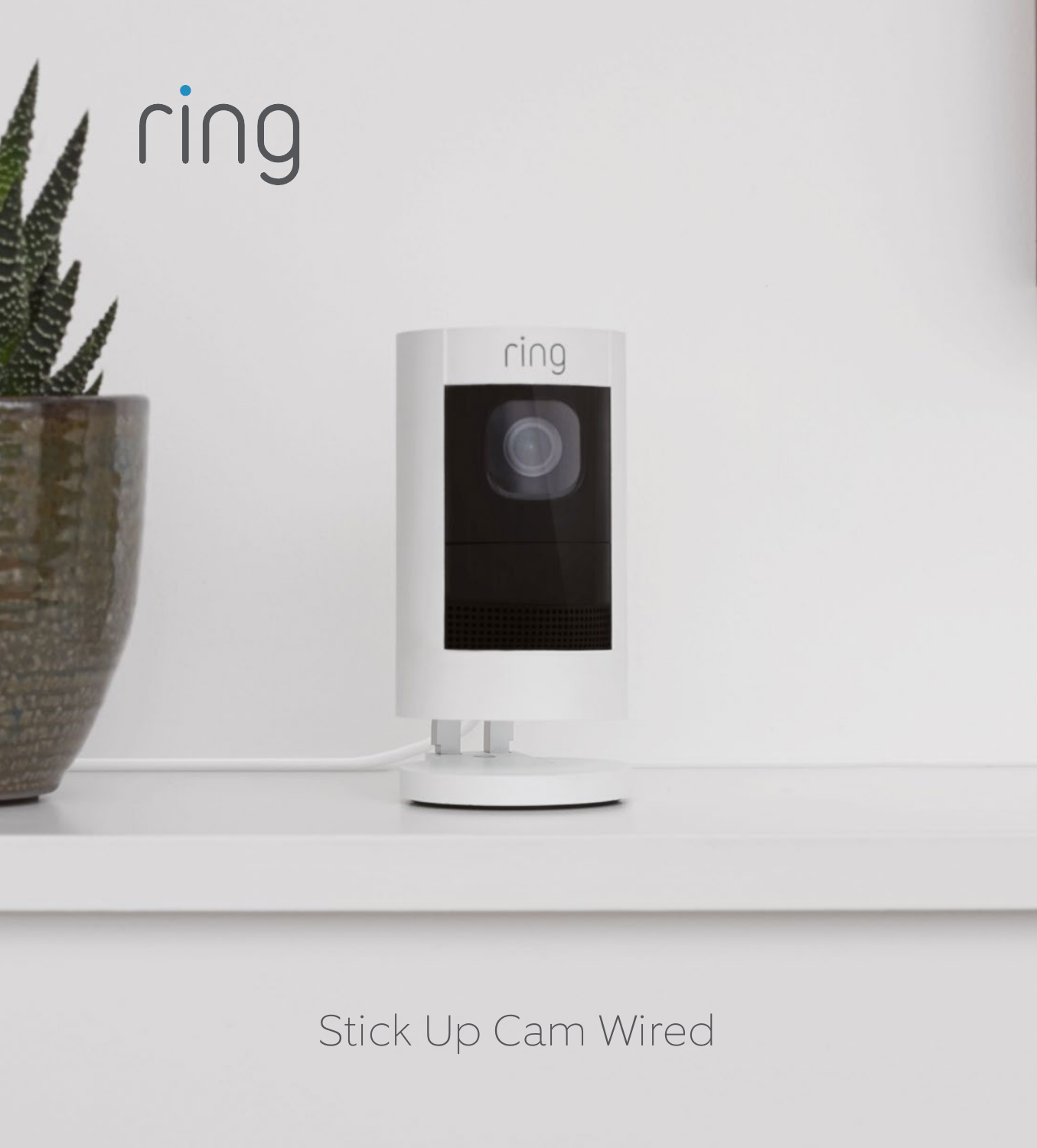# 1. Set up your Stick Up Cam Wired.

# Download the Ring app.

The app walks you through setting up and managing your Stick Up Cam Wired.

Search for "Ring" in one of the app stores below, or visit: ring.com/app



GET IT ON  $\blacktriangleright$  Google play

## Grab your Wi-Fi password.

Your Wi-Fi password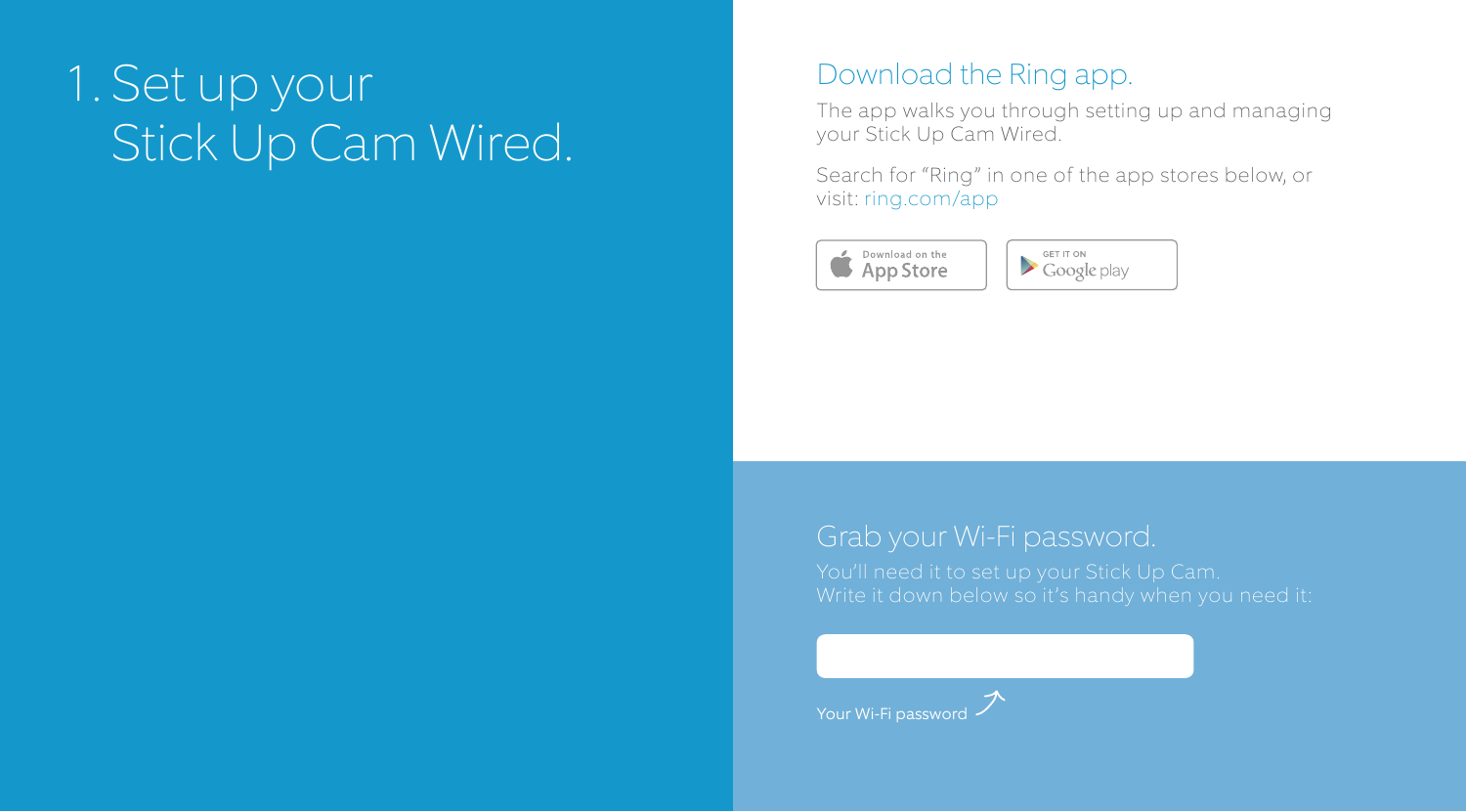# Let's get your Stick Up Cam ready.

First, slide off the bottom cover.



#### Do not reattach this cover until setup is complete!

## Powering your Stick Up Cam

You can power Stick Up Cam in one of two ways: Plug it into an outlet (with USB), or plug it into an Ethernet port that supplies Power over Ethernet (or PoE).

Using PoE requires a special type of Ethernet switch or a dedicated PoE power supply, like the Ring PoE Adapter (sold separately).

For outdoor use, install your PoE Adapter indoors, then run an Ethernet cable outdoors to your Stick Up Cam Wired.

# How to power Stick Up Cam with USB:

Two USB power supplies are included: One for indoor use, and one for outdoor use.







Feed your chosen USB cable through the hole in the bottom cover and plug it into your Stick Up Cam. Then, plug the power supply into an outlet.



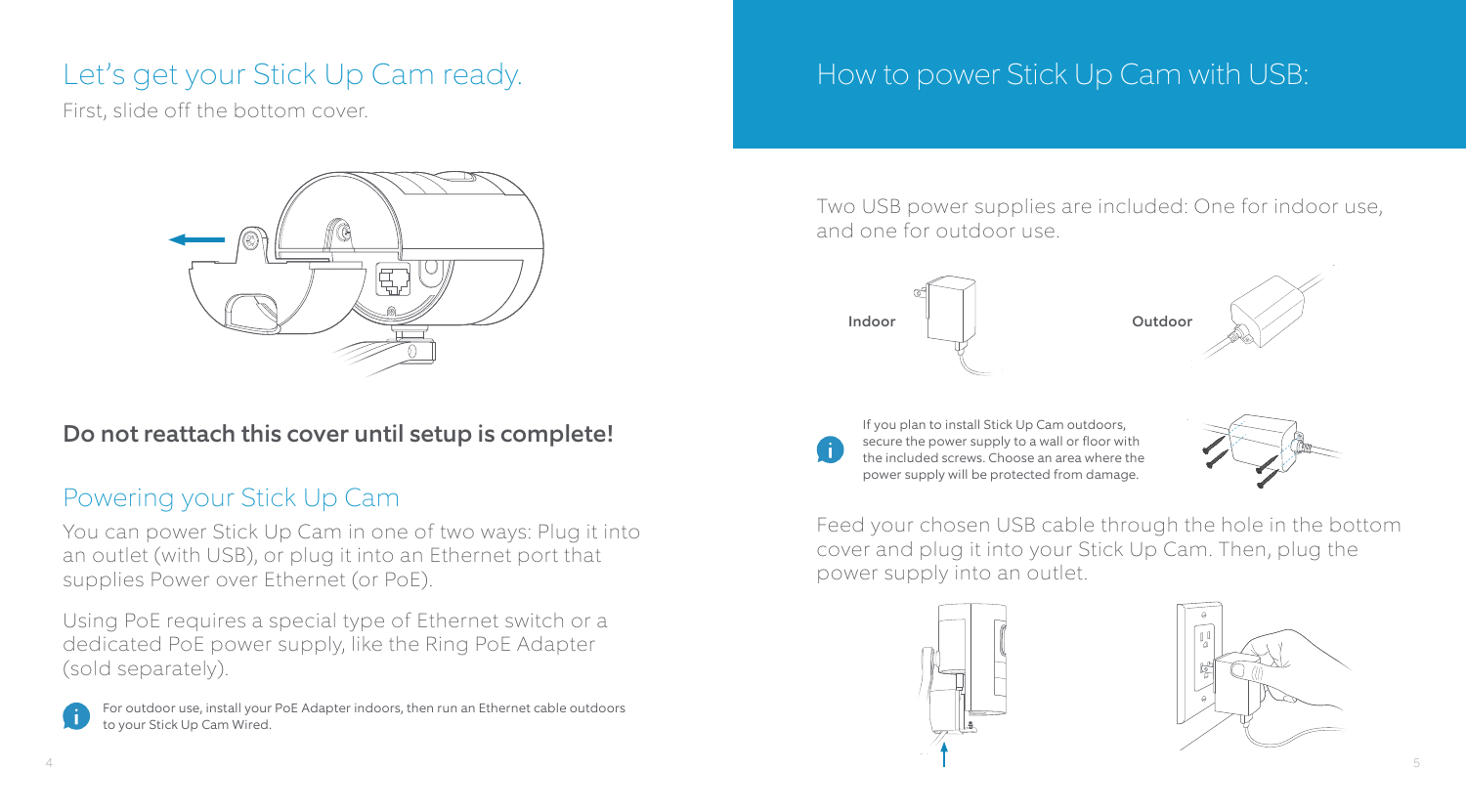## How to power Stick Up Cam with PoE:

Feed your Ethernet cable through the hole in the bottom cover and plug it into your Stick Up Cam. Then, plug the other end of the cable into an Ethernet port that supplies Power over Ethernet (or PoE).

#### Don't have Power over Ethernet?

If you want to use a wired network connection but don't have PoE, connect one of the included USB power supplies in addition to Ethernet, or purchase a Ring PoE Adapter.

## Set up your Stick Up Cam in the Ring app.

In the Ring app, select Set Up a Device.

When prompted, select Security Cams and follow the in-app instructions.

# Try it out!

After setup, tap the Live View button in the Ring app to see live video from your Stick Up Cam.





## Blue light flashing?

If the light on the front of your Stick Up Cam is flashing after setup, it's updating its software.

Do not unplug your Stick Up Cam while the light is flashing!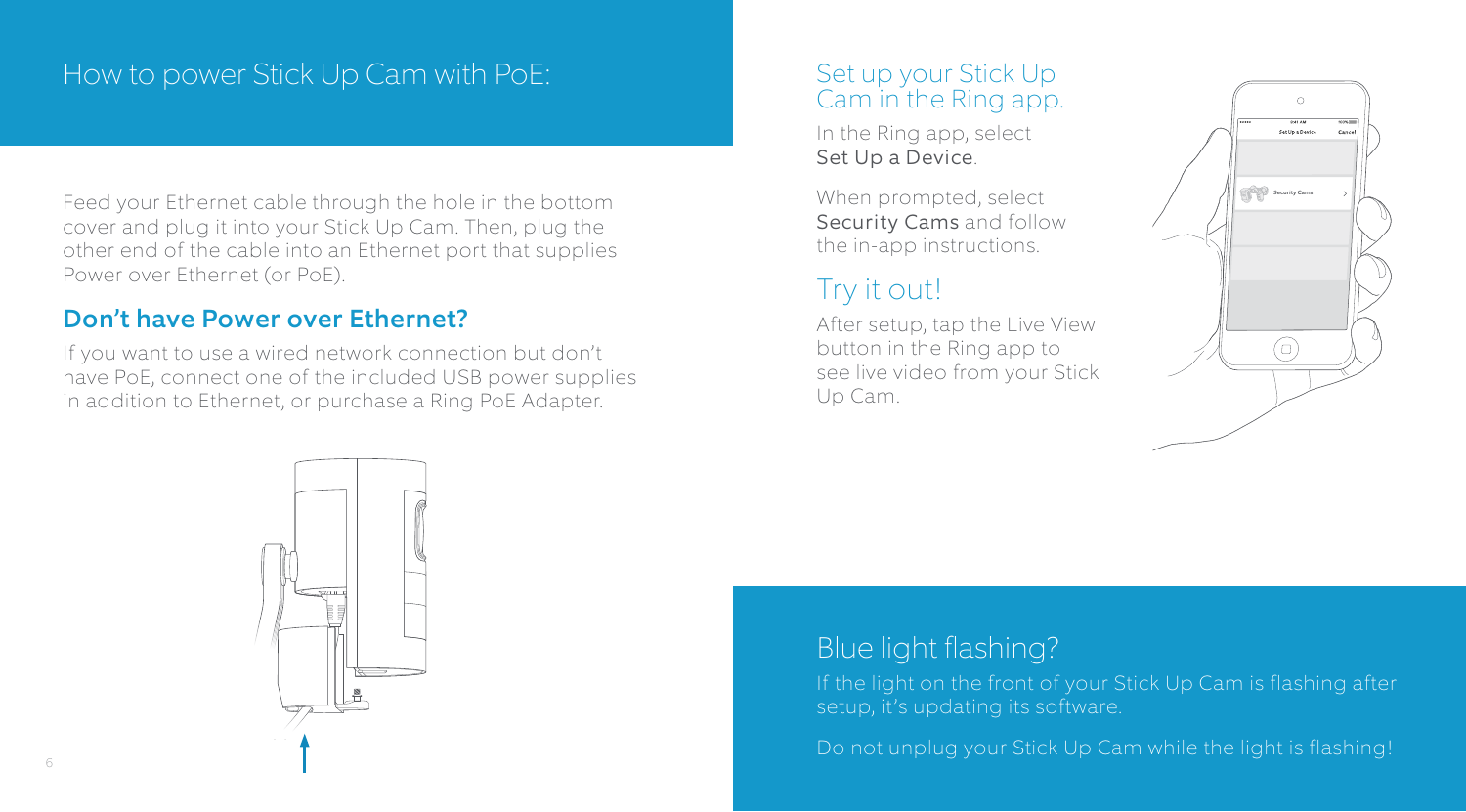# 2. Install your Stick Up Cam Wired.

## How to use Stick Up Cam on a table or shelf:



# Choose a location.

Stick Up Cam is happy just about anywhere, indoors or out. It comes ready to sit on a flat surface like a table or shelf, but can also be mounted to a wall or ceiling.

Choose a spot where it can provide the view you want, within reach of a power outlet or an Ethernet port with PoE.





Table or shelf Mounted on a wall Mounted on a ceiling

Make sure that any connected cables have been routed through the hole in the bottom cover.

Then, slide the cover into place on your Stick Up Cam. Secure the cover with the attached screw, using the star-shaped end of the screwdriver bit.

Finally, place Stick Up Cam in your chosen position. Your Stick Up Cam is now ready to protect you.

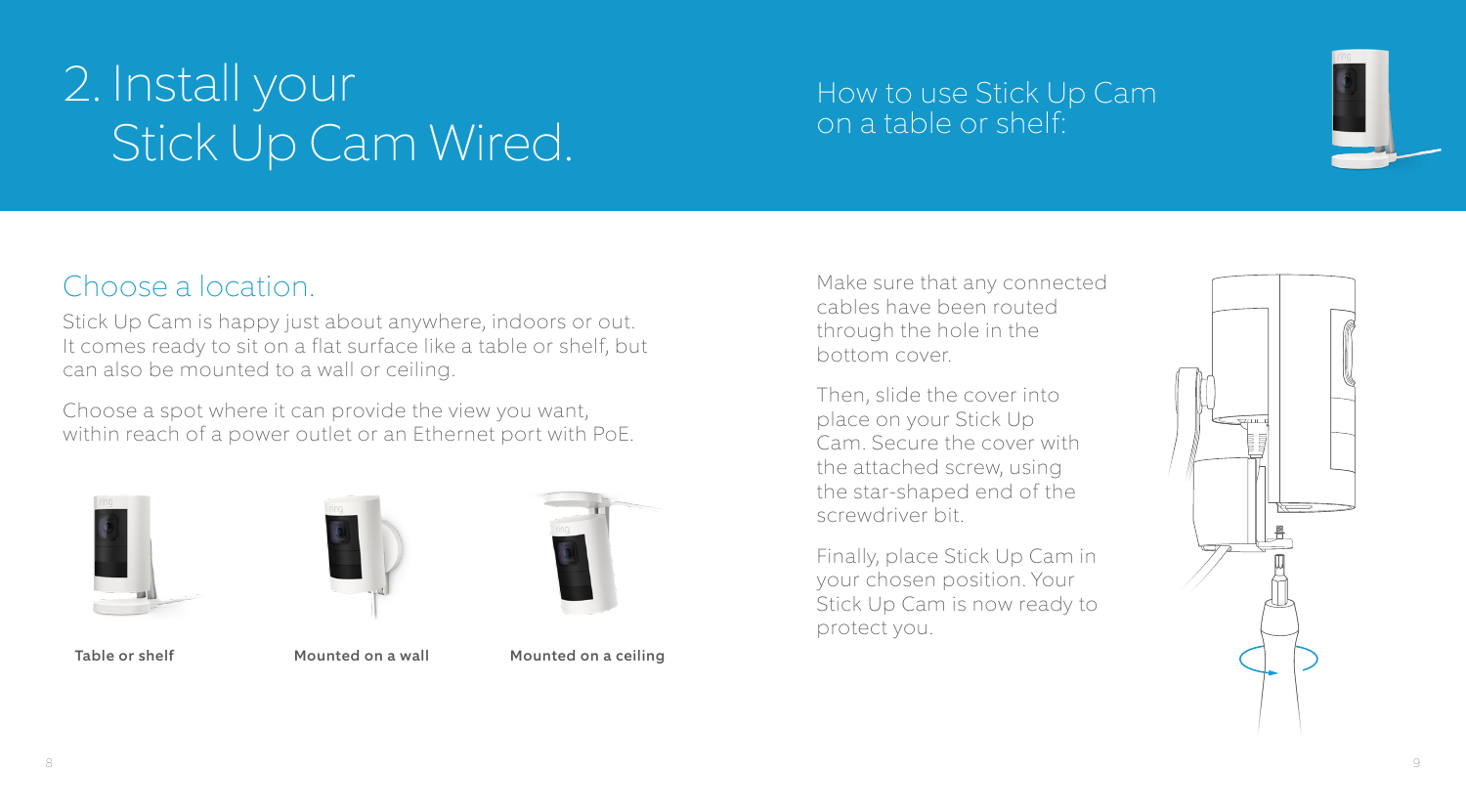## How to install Stick Up Cam on a wall:



## Remove the plastic cover and rubber pad from the base.

You'll put the cover back on once you've mounted your Stick Up Cam.



#### Flip the base to the rear.

The base of the stand is hinged. Before wall-mounting, flip the base down and behind your Stick Up Cam.





## Push the rubber pad back into the base.

The rubber pad should sit between your wall and the base of your Stick Up Cam.



#### Drive the screws.

Hold the round part of the base against your wall, rubberside down. Use the integrated level to ensure it's straight.

Then mount it with the included screws.

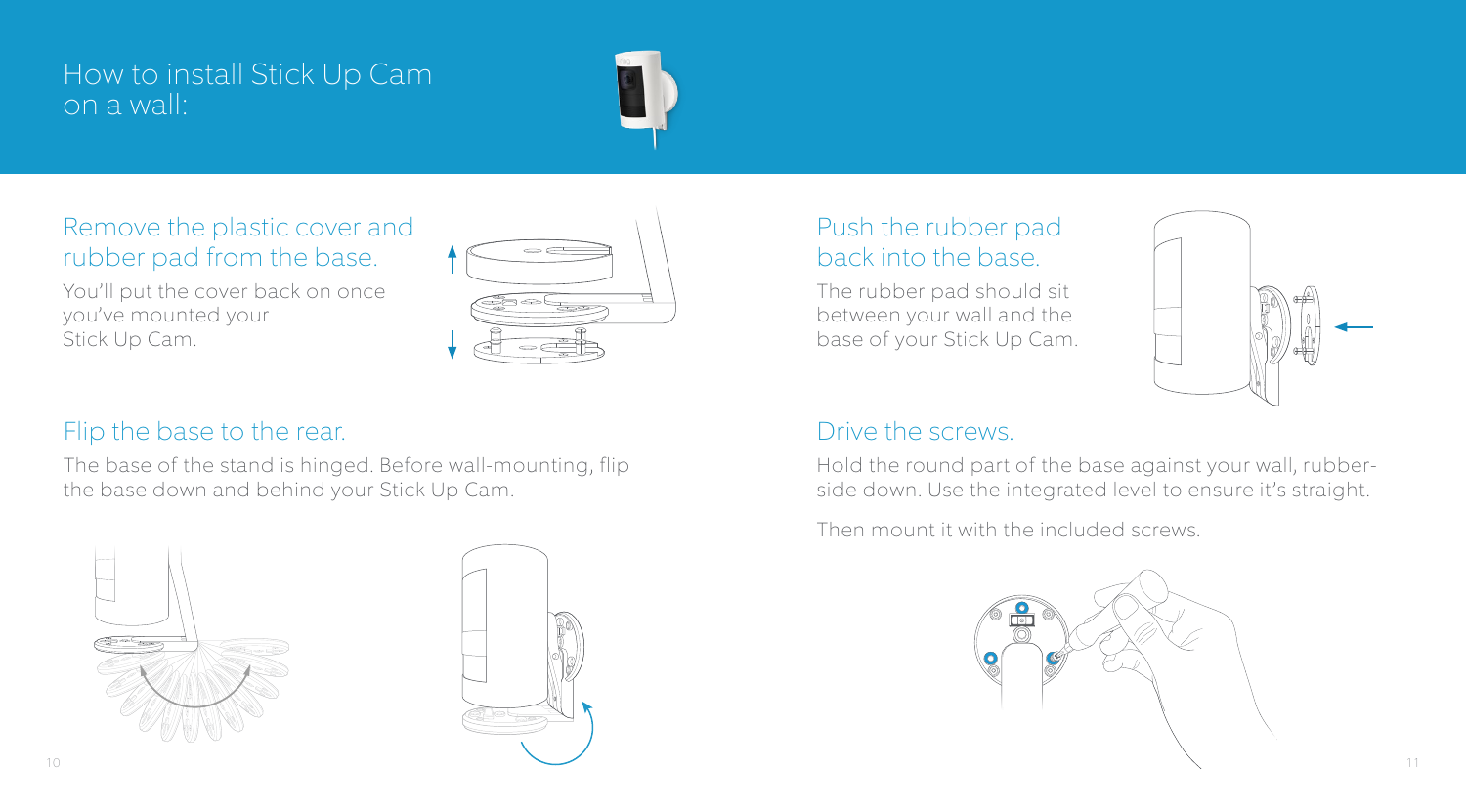## How to install Stick Up Cam on a ceiling:



### Remove the plastic cover from the base.

You'll put the cover back on once you've mounted your Stick Up Cam.



#### Rotate the stand above the camera:

The whole stand can rotate on its axis. Before ceilingmounting, rotate the stand 180 degrees so the base is positioned above your Stick Up Cam.



#### Drive the screws.

Hold the round part of the base against your ceiling, rubber-side down. Then mount it with the included screws.

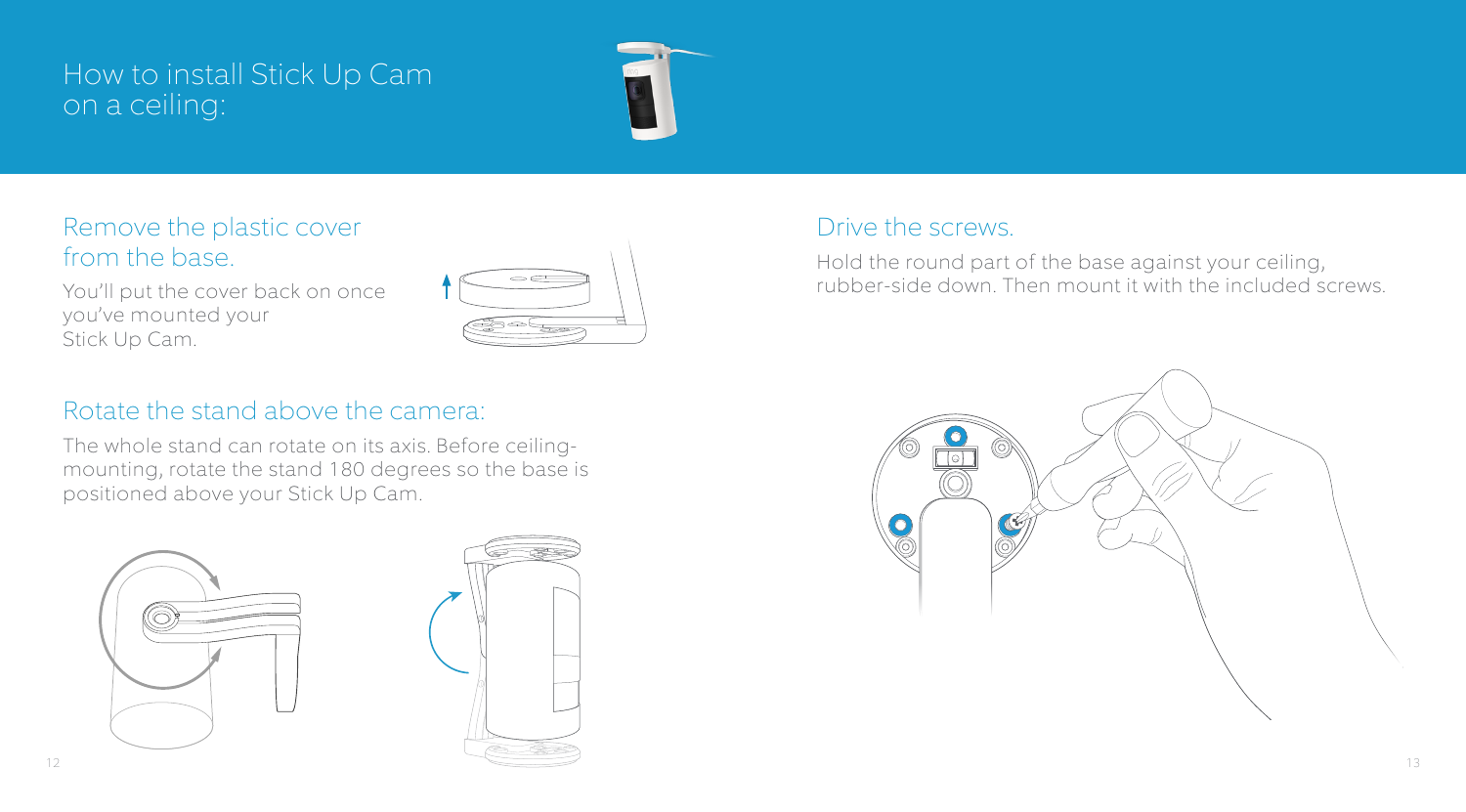## Final steps for wall or ceiling mounting:



# Close it up.

Make sure that any connected cables have been routed through the hole in the bottom cover.

Then, slide the cover into place on your Stick Up Cam. Secure it with the attached screw, using the star-shaped end of the screwdriver bit.

# Snap the cover back onto the base.

Then, secure it with the included security screw, using the star-shaped end of the screwdriver bit.

Now your Stick Up Cam is installed and ready to protect you.